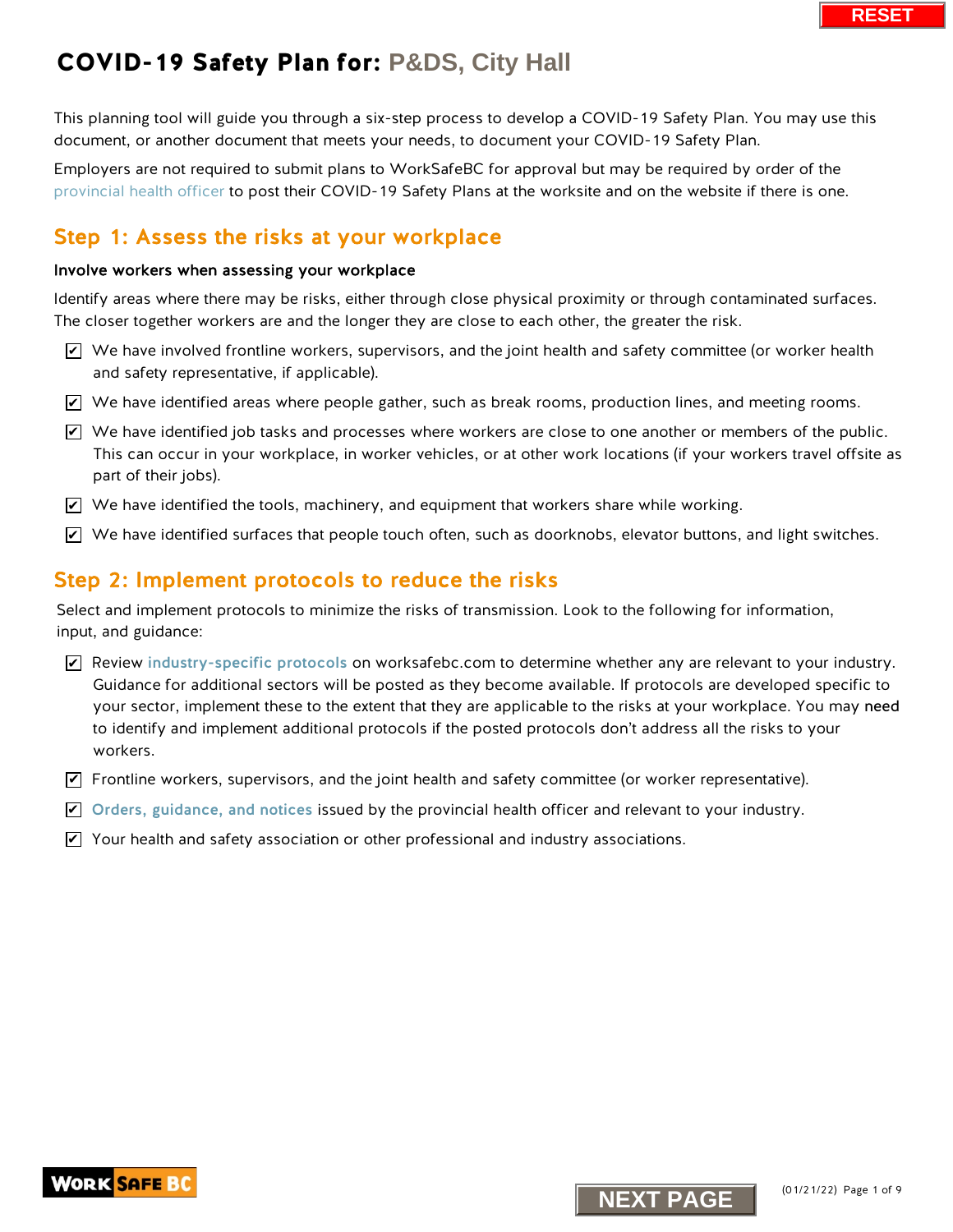Different protocols offer different levels of protection. Wherever possible, use the protocol that offers the highest level of protection. Consider controls from additional levels if the first level isn't practicable or does not completely control the risk. You will likely need to incorporate controls from various levels to address the risk at your workplace.



First level protection (elimination) — Limit the number of people in your workplace where possible by implementing work-from-home arrangements, establishing occupancy limits, rescheduling work tasks, or other means. Rearrange work spaces to ensure that workers are at least 2 m (6 ft.) from co-workers, customers, and members of the public.

Second level protection (engineering controls) — If you can't always maintain physical distancing, install [barriers](https://www.worksafebc.com/en/resources/health-safety/information-sheets/covid-19-health-safety-designing-effective-barriers?lang=en) such as plexiglass to separate people.

Third level protection (administrative controls) — Establish rules and guidelines, such as posted [occupancy limits](https://www.worksafebc.com/en/resources/health-safety/posters/help-prevent-spread-covid-19-occupancy-limit?lang=en) for shared spaces, designated delivery areas, cleaning practices, and one-way doors and walkways to keep people physically separated.

Fourth level protection (PPE) — Masks are an important tool in the prevention of COVID-19 transmission. Implement mask policies appropriate to your workplace and ensure that they are in alignment with orders or guidance from the [provincial health officer.](https://www2.gov.bc.ca/gov/content/health/about-bc-s-health-care-system/office-of-the-provincial-health-officer/current-health-topics/covid-19-novel-coronavirus) Ensure that masks are [selected and used](http://www.bccdc.ca/health-info/diseases-conditions/covid-19/prevention-risks/masks) appropriately. Signage is available on [using masks](https://www.worksafebc.com/en/resources/health-safety/information-sheets/covid-19-health-safety-selecting-using-masks?lang=en)  [correctly](https://www.worksafebc.com/en/resources/health-safety/posters/help-prevent-spread-covid-19-how-to-use-mask?lang=en).



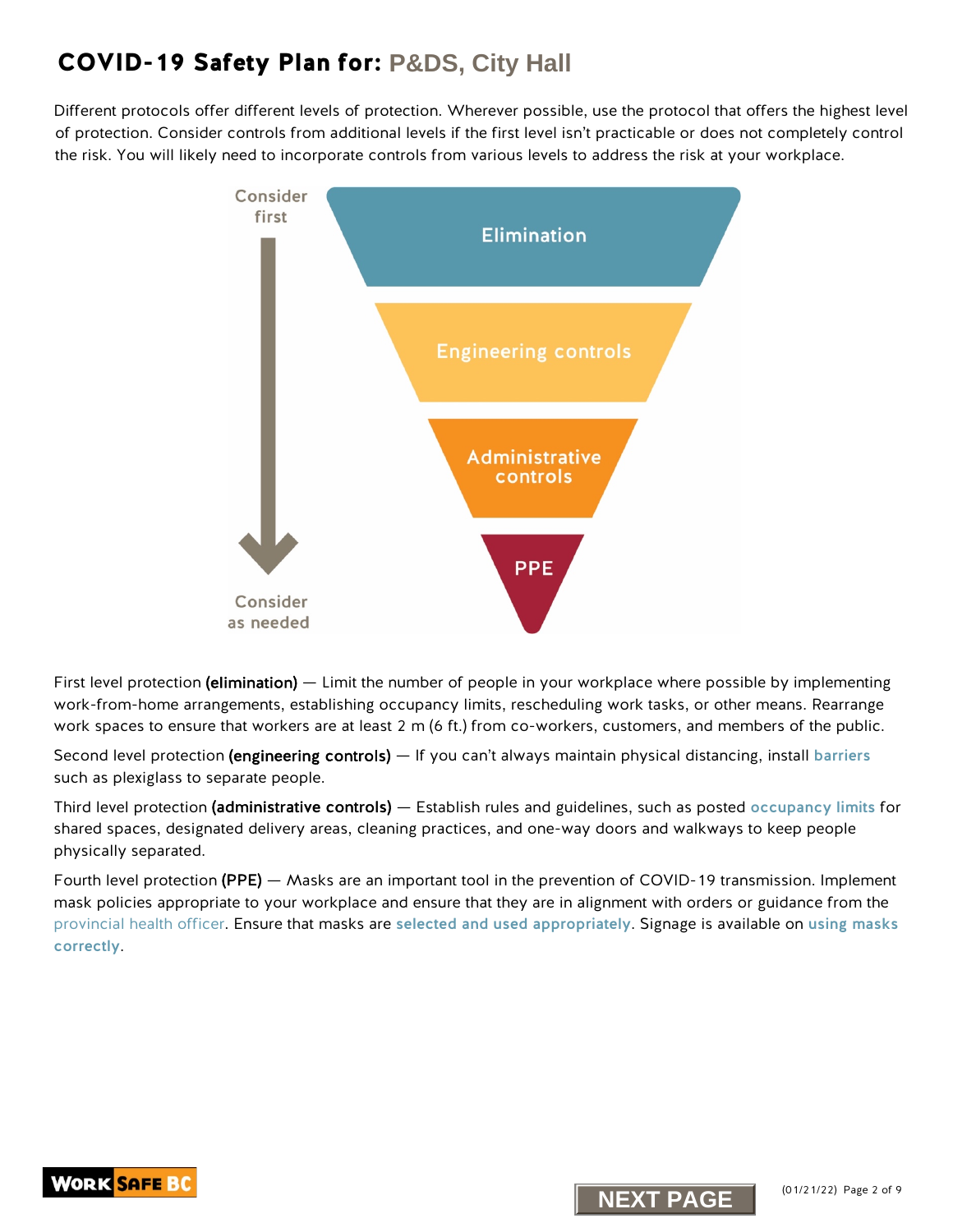### First level protection (elimination): Limit the number of people at the workplace and ensure physical distance whenever possible

- $\blacktriangleright$  We have considered ho[w occupancy limits](ttps://www.worksafebc.com/resources/health-safety/posters/prevent-spread-communicable-disease-occupancy-limit?lang=en) may be used to manage areas of crowding and congestion in the workplace. Occupancy limits may be established for the workplace as a whole, as well as for areas within the workplace such as break rooms, meeting rooms, change rooms, washrooms, and elevators. Employers are advised that some sectors and events may have occupancy limits prescribed by th[e provincial health officer.](https://www2.gov.bc.ca/gov/content/health/about-bc-s-health-care-system/office-of-the-provincial-health-officer/current-health-topics/covid-19-novel-coronavirus)
- $\blacktriangleright$  In order to reduce the number of people at the worksite, we have considered work-from-home arrangements, virtual meetings, rescheduling work tasks, and limiting the number of customers and visitors in the workplace.
- $\triangledown$  We have implemented measures to keep workers and others at least 2 metres apart, wherever possible. Options include revising work schedules and reorganizing work tasks.

#### Measures in place

- Staff that are able to work remotely do on a regular basis to assist with physical distancing in the office. Front counter staff will need to be in the office as we are open to the public. (customer service)

- Any staff who are sick, including displaying symptoms of COVID-19 must stay home.

- Staff are reminded to keep a minimum of at least 2 metres away from others when in the office.

- Application processes that can be conducted online or by phone are highlighted on the City's website and on posters at the entrance to City Hall.

- Access to the public is open. Appointments for Permit applications are pre-booked, and the member of the public will be required to confirm that they have not had COVID-19 symptoms in the past 10 days.

**New the implemented measures to keep workers and others at least 2 methanol and the basis and the solution of the basis of the solution of the solution of the state of the state in place of the state in the and the soluti** - Hard copy documents such as cheques for application payment are either mailed or submitted through the City's exterior drop box and left for 48 hours before being handled. Larger documents are left outside City Hall by applicants/couriers are received by staff wearing gloves, and left for 48 hours before being handled. Hard copy documents received at a pre-scheduled appointment (i.e. permit drawings and documents) are to be handled wearing gloves and stored in a separate area for 48 hours.

- Where staff are required to use a vehicle, the preference is that they will travel with only one occupant at a time and follow the enhanced cleaning protocal outlined in the current Vehicle Cleaning Instructions as shared on the Wave employee portal. If sharing a vehicle is required, both staff shall wear a mask. Staff continue to use the SafetyLine working alone system.

- Meetings are conducted remotely via tele- or video-conferencing where possible, and in large meeting rooms if face-to-face meeting is required.

-In cases where hallways, stairs and pathways between workstations result in other staff encroaching on the 2-meter distance, staff will distance as much as possible, not gather in hallways, stairs and communal pathways, and transit the area quickly. Mask are expected to be worn whenever travelling within the workspace.

-Restrict travel between offices or work locations to critical business functions.

-See "Prevention and Control Measures- City Wide Guideance" for full details on measures.



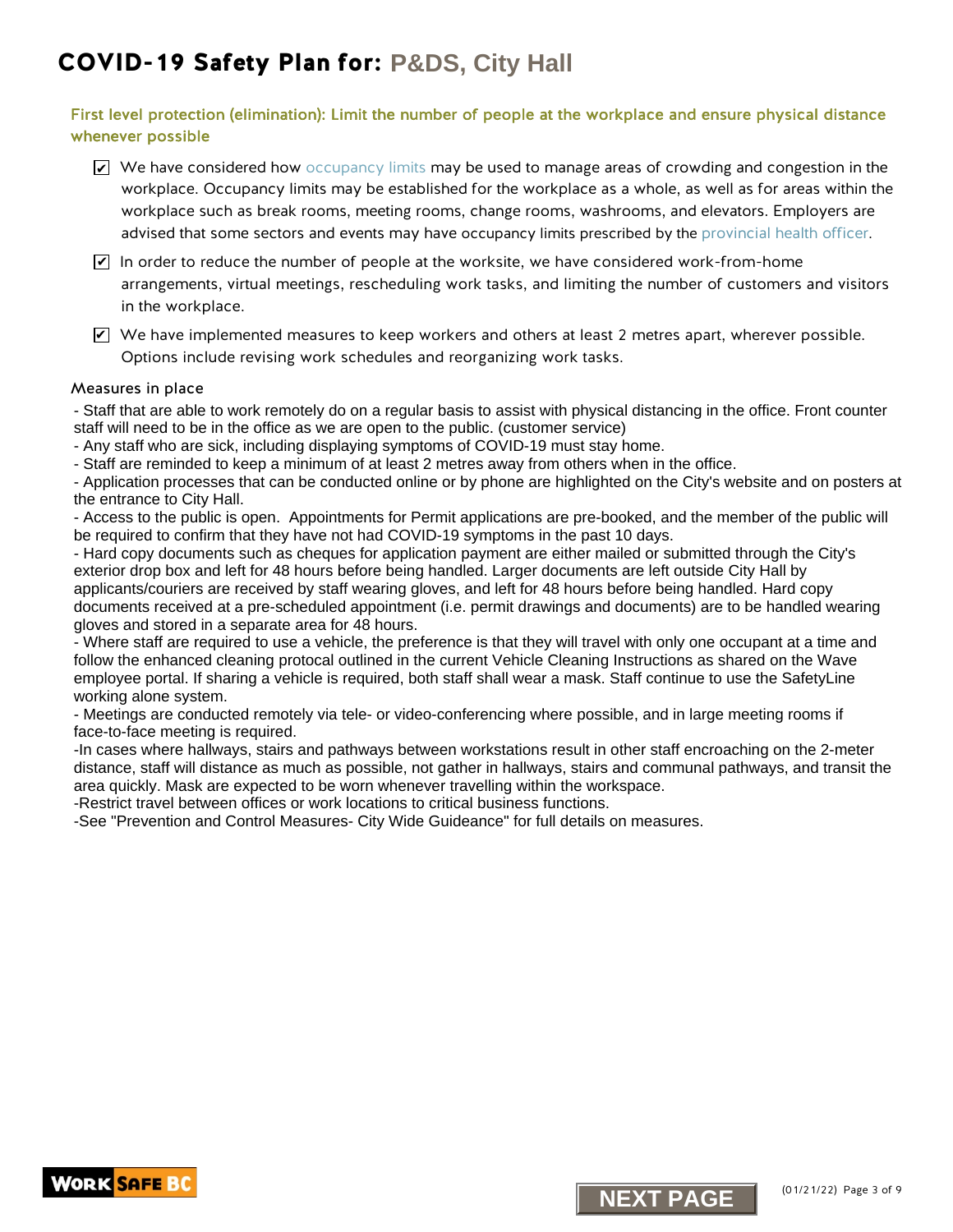#### Second level protection (engineering): Barriers and partitions

- $\Box$  We have installed [barriers](https://www.worksafebc.com/en/resources/health-safety/information-sheets/covid-19-health-safety-designing-effective-barriers?lang=en) where workers can't keep physically distant from co-workers, customers, or others.
- We have included barrier cleaning in our cleaning protocols.
- $\Box$  We have installed the barriers so they don't introduce other risks to workers (e.g., barriers installed inside a vehicle don't affect the safe operation of the vehicle).
- $\blacktriangledown$  For buildings with heating, ventilation, and air conditioning (HVAC) systems: We have reviewed available information on [ventilation and air circulation](https://www.worksafebc.com/resources/about-us/covid-19/general-ventilation-and-air-circulation-covid-19-faq?lang=en) and have ensured, to the extent that we are able, that these systems are properly maintained and functioning as designed. **N** where included tarriers clearly in our cleaning procedes.<br>
The have installed the barriers contexplaint introduce other risks to workers (e.g., bar<br>
which don't affect the safe operation of the which,<br>
Information on v

#### Measures in place

We are open to the public and the barriers that were requested in July have still not been completed. Appointments for Permit applications are pre-booked, and the member of the public will be required to confirm that they have not had COVID-19 symptoms in the past 10 days.



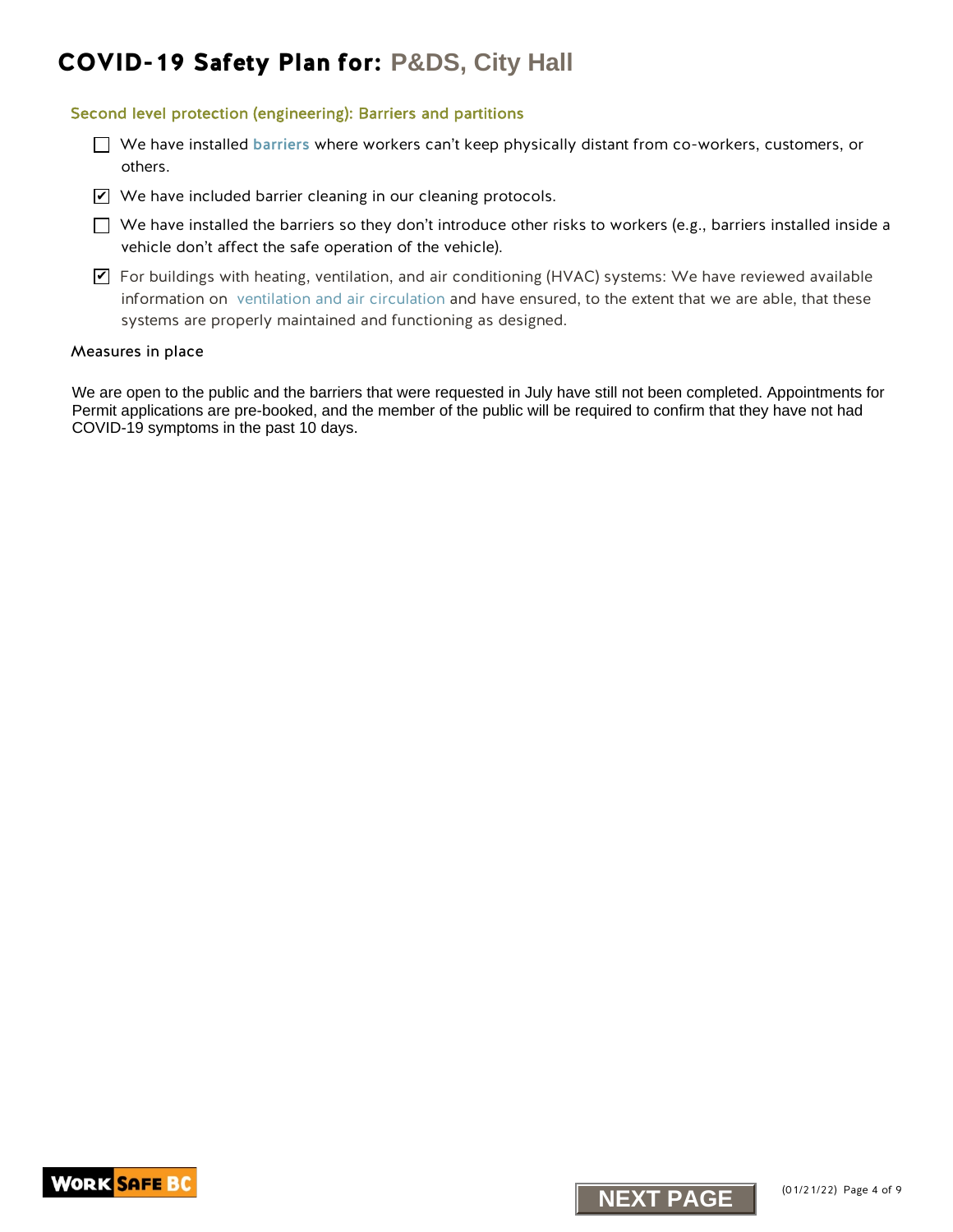#### Third level protection (administrative): Rules and guidelines

- $\trianglerighteq$  We have identified rules and guidelines for how workers should conduct themselves.
- $\blacktriangleright$  We have clearly communicated these rules and guidelines to workers through a combination of training and signage. K we have identified rules and guidelines for how workers should conduct themselves.<br>
NEXT Phase identified rules and guidelines rules and guidelines to societize through a complete strategrapy.<br>
NEXT Place the place of th

#### Measures in place

.

- Staff are encouraged to share suggestions or concerns regarding safe practices at all regular team meetings.
- Bylaw Officers follow the protocol outlined in the memo "Bylaw Enforcement during COVID-19 Pandemic" dated April 2, 2020 (as amended/supplemented by the Manager of Building and Bylaws).
- Common areas are being cleaned by a contractor regularly throughout the day.
- -Follow all COVID Safe Work Practice requirements.
- -Follow Mask Use Guidelines
- Ensure all signage is inplace
- -Staff stay home if they have any covid related symptoms
- -Ensure windows and doors remain open when ever possible
- -Staff remind people to keep moving if they start to congregate in one spot
- See "Procedures, Practices, Templates and Forms" folder in public drive for full listing of procedures and guidelines.
- See "Prevention and Control Measures- City Wide Guideance" for full details on measures.



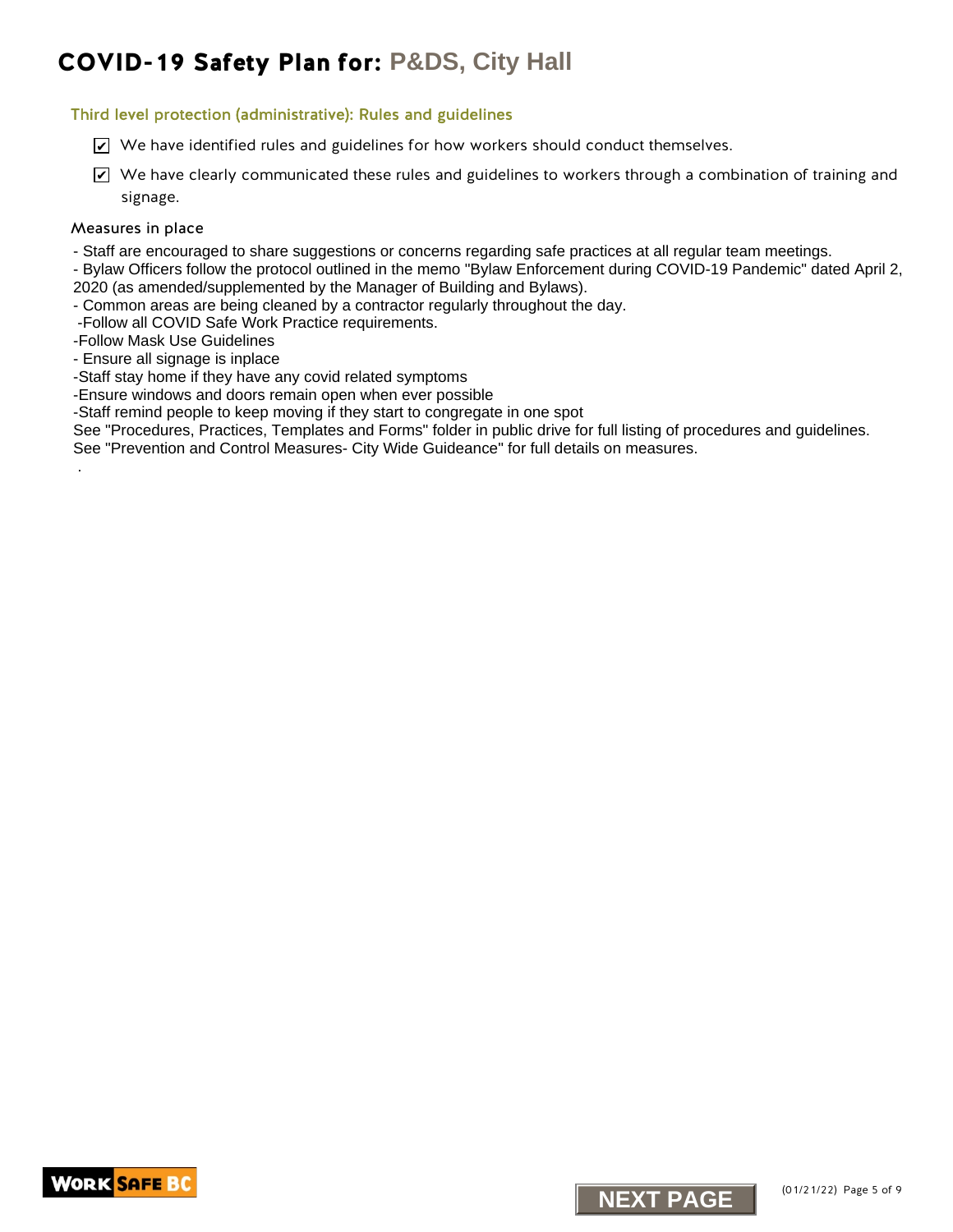Fourth level protection: Using masks (optional measure in addition to other control measures)

- $\triangledown$  We have a policy on the use of masks that is appropriate to the workplace, and that is in alignment with orders and guidance from the [provincial health officer.](https://www2.gov.bc.ca/gov/content/covid-19/info/restrictions)
- $\blacktriangledown$  Masks are [selected and used appropriately.](http://www.bccdc.ca/health-info/diseases-conditions/covid-19/prevention-risks/masks) [Signage](https://www.worksafebc.com/resources/health-safety/posters/prevent-spread-communicable-disease-how-to-use-mask?lang=en) is available for workers on using masks correctly.
- $\mathbf Z$  We have provided workers information on the proper use of masks.

#### Measures in place

**NEXT PAGES**<br> **NEXT PAGES**<br> **NEXT ASSES CONTINUOS**<br> **NEXT ASSES CONTINUOS**<br> **NEXT ASSES CONTINUOS**<br> **NEXT ASSES CONTINUOS**<br> **NEXT ASSES CONTINUOS**<br> **NEXT PAGES**<br> **REXT PAGES**<br> **REXT PAGES**<br> **REXT PAGES**<br> **REXT PAGES**<br> **REX** - The City's mask policy outlines when masks are required, expected, and optional, and all staff have received this policy via email and on the City's intranet (the Wave). Staff will follow the guidance of the Provincial Health Officer on the use of non-medical masks.



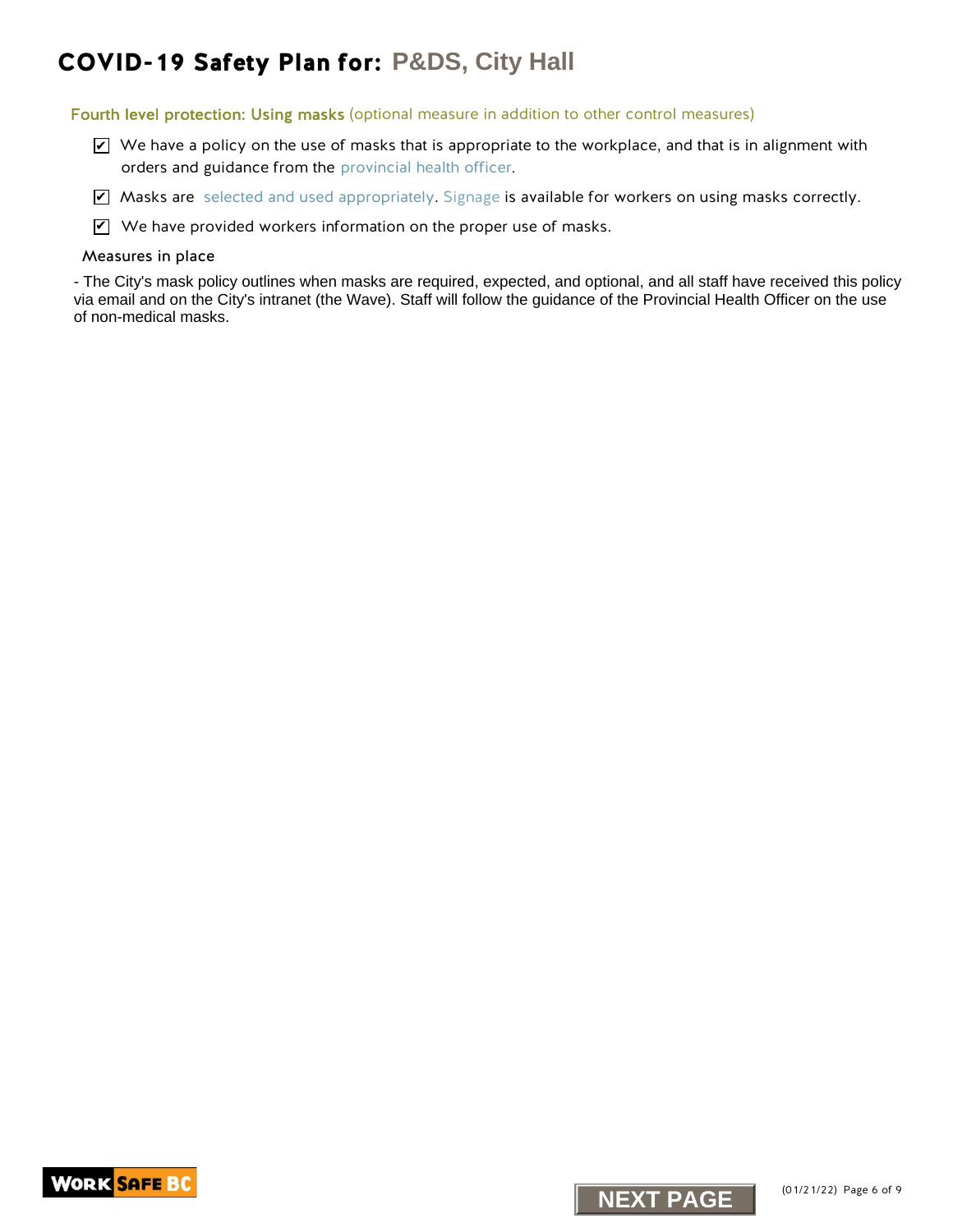#### Implement effective cleaning and hygiene practices

- $\triangledown$  Our workplace has enough handwashing facilities on site for all our workers. Handwashing locations are visible and easily accessed.
- $\blacktriangledown$  We have policies that specify when workers must wash their hands and we have communicated good hygiene practices to workers. Frequent handwashing and good hygiene practices are essential to reduce the spread of the virus. [[Handwashing](https://www.worksafebc.com/en/resources/health-safety/posters/help-prevent-spread-covid-19-handwashing?lang=en) and [Cover coughs and sneezes](https://www.worksafebc.com/en/resources/health-safety/posters/help-prevent-spread-covid-19-cover-coughs-sneezes?lang=en) posters are available at worksafebc.com.] Covides the specific of the specific of the specific of the specific of the specific of the specific of the specific of the specific of the specific of the specific of the specific of the specific of the specific of the sp

 $\blacktriangledown$  We are maintaining a clean environment in the workplace through routine cleaning practices.

 $\angle\!\!\!\!\perp$  Workers who are cleaning have adequate training and materials.

#### Cleaning protocols

- Staff are reminded to clean their own workstations on a regular basis, in accordance with the City's Workstation Hygiene & Cleaning Instructions.

- Hand sanitizing products are provided to staff for their own workstations and a common foot pump hand sanitizing station is available in the central area. Staff are reminded to wash their hands frequently and follow good respiratory hygiene (covering mouth with elbow if sneezing, etc.).

- Common areas are cleaned by a contractor multiple times per day.

- Shared vehicles are kept free of personal items not required for work and following vehicle use tools and equipment are removed to allow other users to use the vehicle, and follow the cleaning protocol in the Vehicle Cleaning Instructions.

-See "Prevention and Control Measures- City Wide Guideance" for full details on measures.



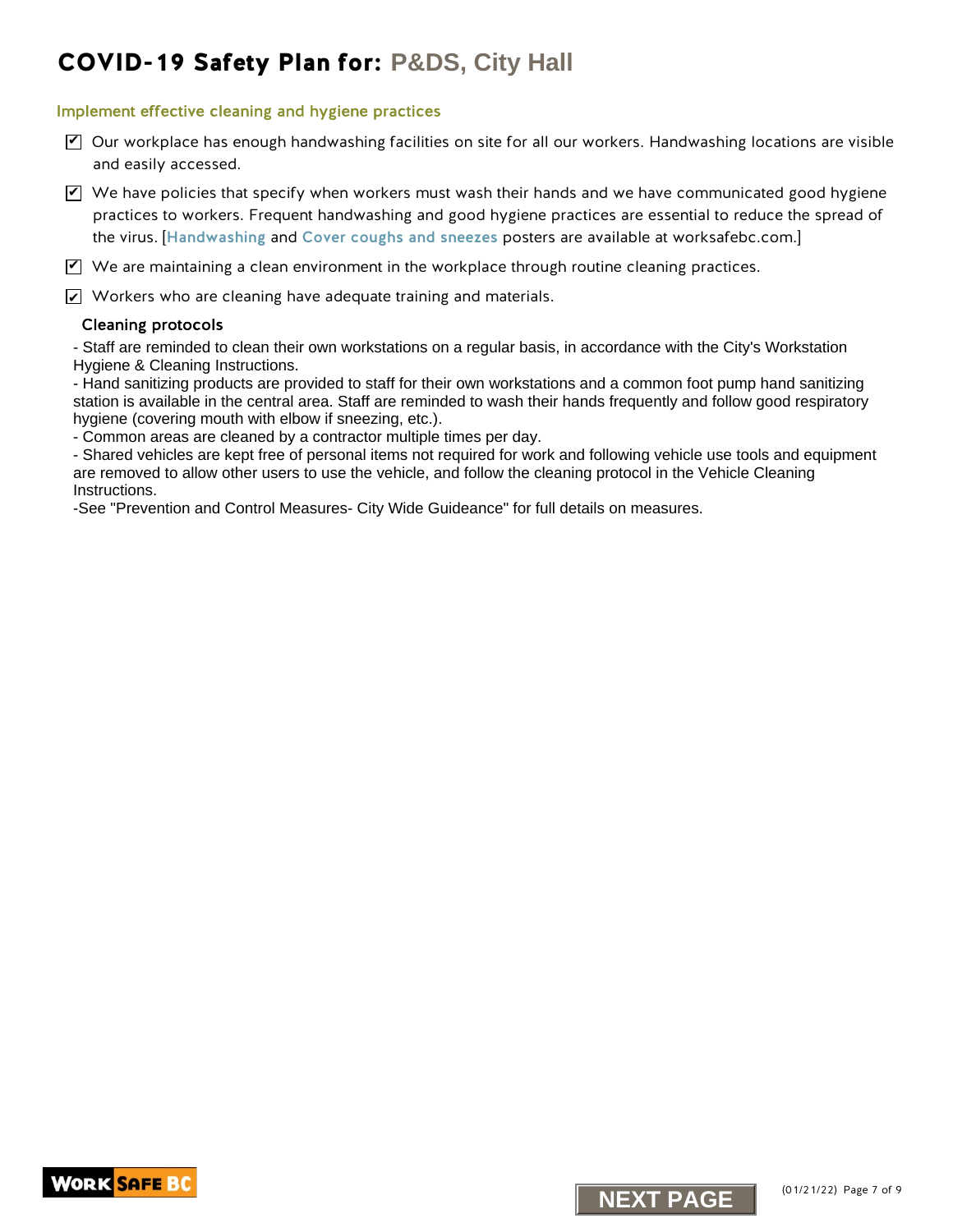### Step 3: Develop policies

Develop the necessary policies to manage your workplace, including policies around who can be at the workplace, how to address illness that arises at the workplace, and how workers can be kept safe in adjusted working conditions.

Our workplace policies around COVID-19 symptom management align with the guidance of public health.

- We have policies in place to support workers in receiving COVID-19 vaccinations to the extent that we are able.
- Employers may implement vaccination policies at their workplace. Employers with vaccination policies have clearly communicated this policy to workers. More information is available at [worksafebc.com/en/covid-19/vaccination-and](https://www.worksafebc.com/en/covid-19/vaccination-and-the-workplace)the-workplace. **NEXT PAGES Plan for: P&DS**, City Hall<br>tep 3: Develop policies<br>
New York Bar Company was verified to increase the model of the model of the model<br>
NEXT PAGES in the state in the state workplace, and have workers can be
- Some employers may have rapid COVID-19 point-of-care screening programs or have access to rapid antigen tests. Any such programs are conducted in accordance with BCCDC guidance and clearly communicated to workers as appropriate.
- $\blacktriangleright$  All individuals must follow the guid[ance of public health](http://www.bccdc.ca/health-info/diseases-conditions/covid-19/self-isolation#How--long) around COVID-19 illness, isolation, and symptom management.
- $\angle$  Visitors are prohibited or limited in the workplace.
- $\blacktriangleright$  First aid attendants have been provided OFAA protocols for use during the COVID-19 pandemic.
- $\angle$  We have a [working alone policy](https://www.worksafebc.com/en/health-safety/hazards-exposures/working-alone) in place (if needed).
- $\angle|$  We have a work from home policy in place (if needed).
- $\triangleright$  Ensure workers have the training and strategies required to address the risk of violence that may arise as customers and members of the public adapt to restrictions or modifications to the workplace. Ensure an appropriate [violence prevention program](https://www.worksafebc.com/en/health-safety/hazards-exposures/violence) is in place.

### Step 4: Develop communication plans and training

You must ensure that everyone entering the workplace, including workers from other employers, knows how to keep themselves safe while at your workplace.

- $\blacktriangleright$  We have a training plan to ensure everyone is trained in workplace policies and procedures.
- $\angle$  All workers have received the policies for staying home when sick.
- $\blacktriangleright$  We have posted signage at the workplace to communicate policies and procedures as required.
- $\blacktriangleright$  Supervisors have been trained on monitoring workers and the workplace to ensure policies and procedures are being followed.